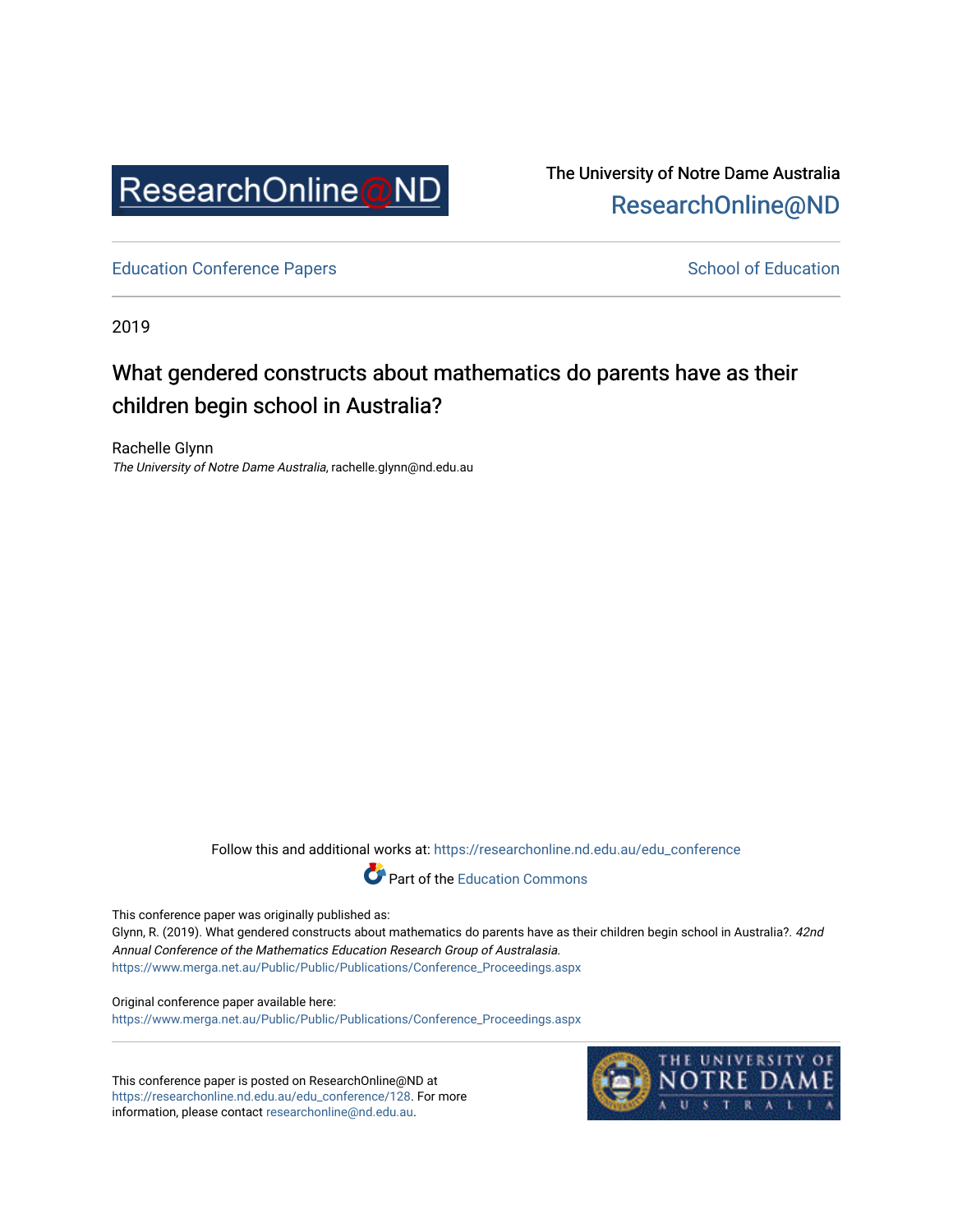## What gendered constructs about mathematics do parents have as their children begin school in Australia?

## Rachelle Glynn University of Notre Dame Australia <rachelle.glynn@nd.edu.au>

This study investigated whether parents have gendered constructs related to mathematics. Parents and their kindergarten-aged children from three primary schools in Sydney were interviewed to see what their understandings of boys' and girls' interests and abilities in mathematics were. Parents completed the Who and Mathematics questionnaire and were interviewed to determine if there were any gendered understandings and exactly what they were. The data shows that parents believe that boys are more likely to have an aptitude and interest in mathematics. In contrast, girls are perceived as more anxious, harder workers and in addition, that they have to work harder to do well in mathematics.

There are many researchers who believe that stereotypical values regarding mathematics as a male domain are continuing to be observed and are having a negative effect on students, particularly girls (Cvencek, Meltzoff, & Greenwald, 2011; Passolunghi, Ferreira, & Tomasetto, 2014; Plante, Theoret, & Favreau, 2009). The fact that differences in gendered achievement have diminished, while stereotypes favouring males remain intransigent, is a paradox that has attracted a great deal of exploration (Forgasz, Leder & Kloosterman, 2004).

Parents are a major environmental influence on the development of their children's selfperception of ability in numerous academic domains (Eccles, Freedman-Doan, Frome, Jacobs, & Yoon, 2000). Parents' beliefs intersect with their children's understandings of themselves and their innate abilities. Where parents hold stereotypes about domains, for example, that mathematics is a male domain, it shapes children's self-perceptions of their own ability, self-concept and self-efficacy (Eccles, 2011). Recently, a study of Year 5 students showed that girls rated themselves as 25 per cent less confident in their mathematical ability than boys (Li & Koch, 2017). When it comes to Science, Technology, Engineering and Mathematical (STEM) subjects, research has shown that the main influences on students' participation are identity, perceived ability and aspiration (Prinsley, Beavis & Clifford-Hordacre, 2016)

This study evaluated the ways in which parents' views of gender and mathematical ability intersect. Results from this study will allow educators to understand the way that parents view their child's mathematical ability in their first year of formal schooling.

## Research Aims and Significance

Access and equity are two key concerns for educators. Creating equitable classroom environments for learners relies on understanding learners' needs. Girls and women are consistently under-represented in STEM fields of study and employment (Spearman & Watt, 2013; Wang & Degol, 2017). In addition, research has been conducted on the impact of gender stereotypes, parent expectations and the way they impact on children's self-efficacy and achievement after Year 2. Specifically, Gunderson, Ramirez, Levine and Beilock (2012) showed that negative attitudes towards mathematics occur in girls as young as first grade. Gunderson et al. (2012) asserted that children at this age are especially likely to internalise mathematics-gender stereotypes as they are "at the peak stage of gender rigidity" (p. 154). However, there is currently a lack of research about the source of children's mathematical

In G. Hine, S. Blackley, & A. Cooke (Eds.). Mathematics Education Research: Impacting Practice *(Proceedings of the 42nd annual conference of the Mathematics Education Research Group of Australasia)* pp. 308-315. Perth: MERGA.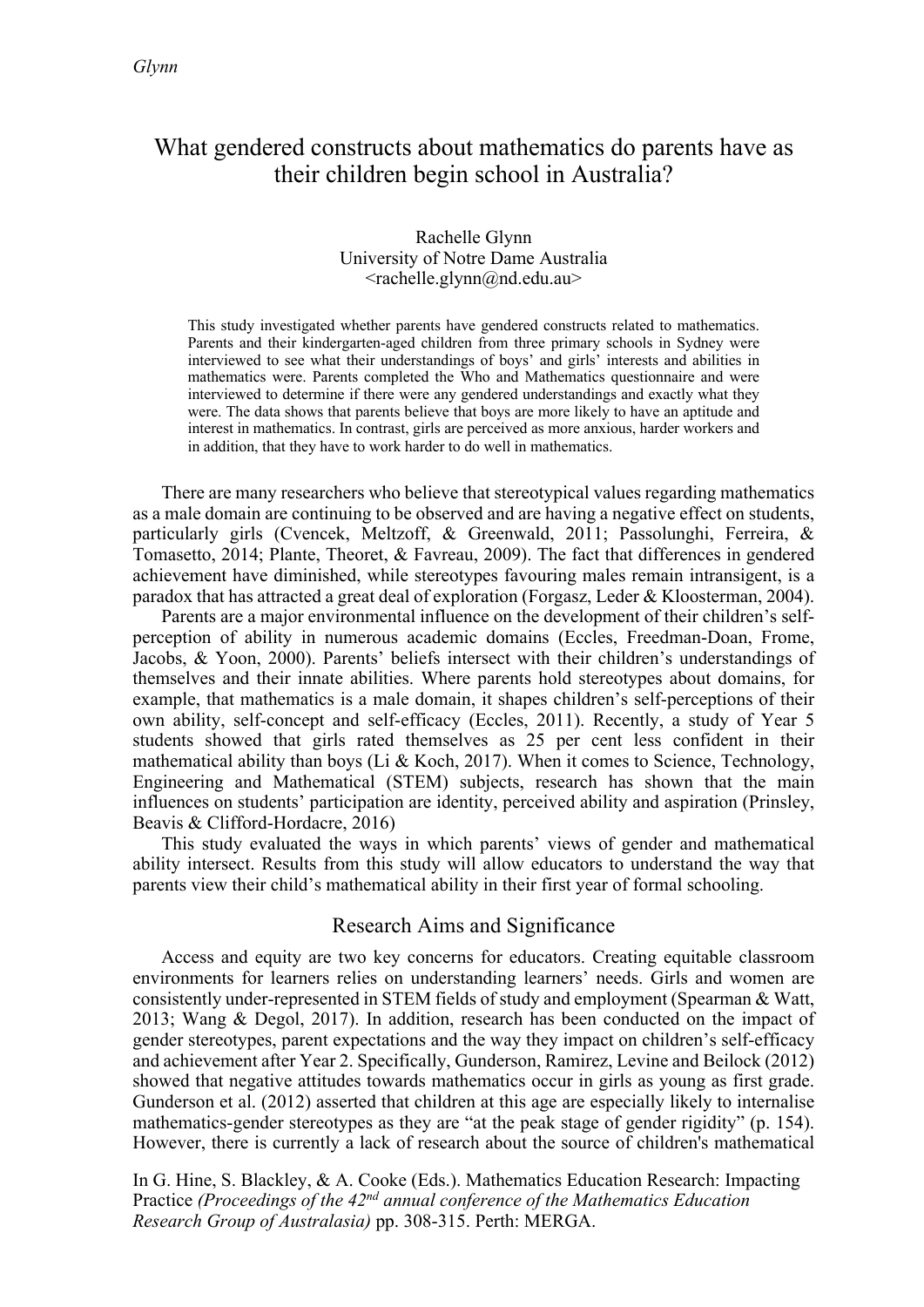stereotypes in the early years of formal schooling. This gap in the literature is regrettable, as children depend on their parents to model concepts about their academic competence, especially in the early years of school (Spinath & Spinath, 2005). There is value in understanding exactly when children begin to understand the interplay between their selfconcept as learners and the cues they take on about their gender. If teachers and parents can understand where and when negative self-concepts about mathematics are introduced to children, interventions can be made.

#### Methodology

#### *Research Participants*

This research was conducted at three primary schools situated in South-West Sydney. There were 78 Kindergarten students at School A, 93 students at School B and 114 students at School C during this study. 35 parents from School A participated in the survey, 8 parents from School B and 18 parents from School C. The three schools are part of a 'Community of Schools' made up of three primary schools and one high school in the same locality.

Candidates for this purposive study were made up of the parents/ caregivers of these kindergarten students. Participants were recruited during Kindergarten orientation evenings and supplied with a Google forms survey link. Both parents/ caregivers could complete the survey resulting in some data collected from both the mother and father of the same child. A total of 61 parents completed the *Who and Mathematics* survey online and 7 parents took part in an extensive interview to draw out their responses more fully. Amongst the parents/ caregivers, 50 participants were female and 11 were male. The lack of equalisation in the survey is a limitation. However, amongst the interviews, participants were more representative of both genders with 3 fathers and 4 mothers participating.

The parameters of this sample were that the participants must be parents/ caregivers of kindergarten students. This is the first year of formal education in New South Wales. A parallel study with kindergarten students to understand their mathematical views using a modified *Who and Mathematics* survey was conducted concurrently. This data will be analysed at a later date for comparison and any correlations.

#### *Survey and Interview Items*

A questionnaire was given to Kindergarten parents at all three schools to gauge gendered attitudes using the *Who and Mathematics* scale. It contained 30 items on gendered attitudes that was subsequently used as data for analysis. Instructions and an example were included for the participants in an attempt to reduce errors and the risk of invalidated data.

#### *The Who and Mathematics scale*

This is an existing tool that has been used in the past to measure and document gendered attitudes and stereotypes. It is based on the *Mathematics as a male domain* subscale of the Fennema-Sherman Mathematics Attitude Scales (Fennema & Sherman, 1976). In 2000, Leder and Forgasz revised the *Mathematics as a male domain* instrument to allow for greater validity and to allow respondents to select an item as a female domain instead of the previous instrument which only offered *male* or *neutral* options. The *Who and Mathematics* scale includes 30 items with statements such as: 'Mathematics is their favourite subject', 'Need mathematics to maximise future employment opportunities' and 'Expect to do well in mathematics'. Participants are asked to choose 1 of 5 possible responses on a Likert scale: BD (boys definitely more likely than girls), BP (boys probably more likely than girls), ND (no difference between boys and girls), GP (girls probably more likely than boys) and GD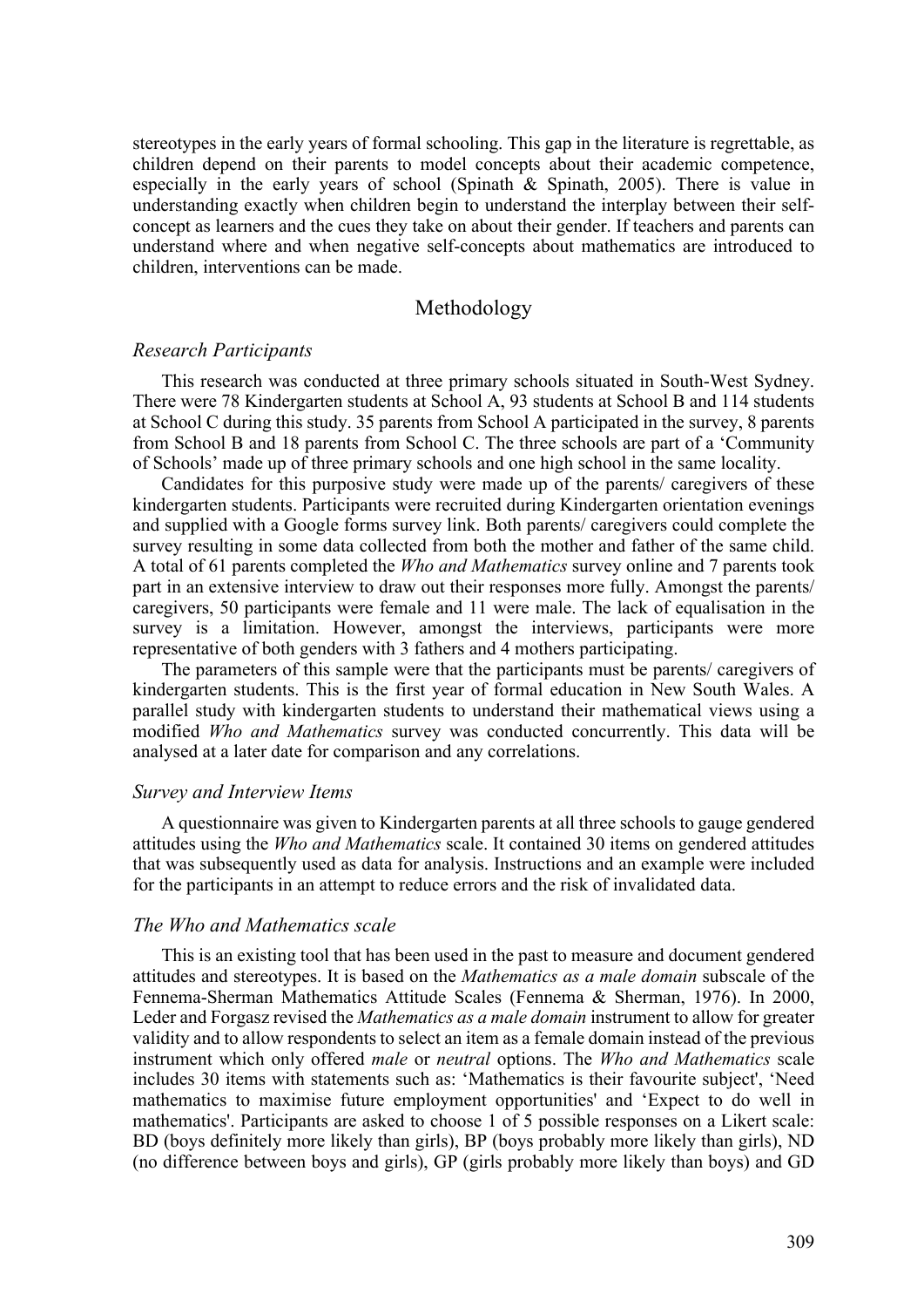(girls definitely more likely than boys). Leder and Forgasz (2000) found that beliefs had been changing from the perception of mathematics as a male domain in their *Who and Mathematics* survey. When compared to previous Fennema-Sherman results, it was girls rather than boys who viewed mathematics as their favourite subject, enjoyed mathematics, found it easier than the boys did and thought mathematics was interesting. Leder and Forgasz regarded these results as evidence that views were shifting towards mathematics being viewed as a female domain and "consistent with the now prevalent perceptions of boys as the educationally disadvantaged group" (p. 375). Repeating this survey 18 years later allows us to see if this trend has continued or not.

## Parent interview

The *Who and Mathematics* scale questionnaire provided a snapshot of parent views. It was important to gain a clearer and more detailed picture from parents in an attempt to capture their understanding and the reasoning behind their beliefs. Interview questions were directed at the participants' own experiences, feelings, beliefs and observations about mathematics and gendered ability. Purposive sampling was carried out followed by purposeful random sampling. This was conducted in an attempt to equalise the representation of mothers and fathers. There were 4 mothers and 3 fathers that took part in the interview, they were parents of 3 kindergarten girls and 4 kindergarten boys.

#### Data Analysis Process

Parent responses to the *Who and Mathematics* survey were analysed using GraphPad Prism analysis software (version 8.0.1). Values were assigned to the parents' responses in a similar manner to the Leder and Forgasz study in 2000. These values ranged from -2 (BD),  $-1$  (BP), 0 (ND),  $+1$  (GP) and  $+2$  (GD). Mean and standard deviation (SD) were included in the data for comparison. All figures were represented by horizontal column graphs, showing the mean and SD. Questions were grouped into the categories of; enjoyment and interest, aptitude, attitude and behaviour, confidence or anxiety, sense of value and importance, encouragement from role models, relationship to later life and employment.

## Results and Discussion

#### *Enjoyment and Interest*

More parents thought that boys would choose mathematics as their favourite subject (Figure 1). Only 3 out of 61 parents nominated that it would be a favourite subject for girls. Parents also believe that boys enjoy mathematics more than girls. They believe boys tend to like using computers more and find mathematics more interesting. Remarkably, girls were perceived to enjoy challenging mathematics problems more than boys. This is unusual given the response by parents to earlier questions about girls' enjoyment of mathematics overall.

When elaborating on who would like mathematics more, parents considered a range of views; noting their own experiences, their child's and other parents. Parents made the following comments during the interview:

I think that from talking to a lot of other dads that I know their sons are keen on maths and my son is definitely keen on maths and I was as well so that's probably why, yeah, I just think that boys need to be, I think they need to be stimulated a bit more. I think Maths is a bit more exciting than English and other stuff. Father 1 of Boy 28

He finds it very interesting. But girls can too, but for me, I think I've seen, a lot of boys find it even more interesting. It's like a competitive thing. Mother 1 of Boy 28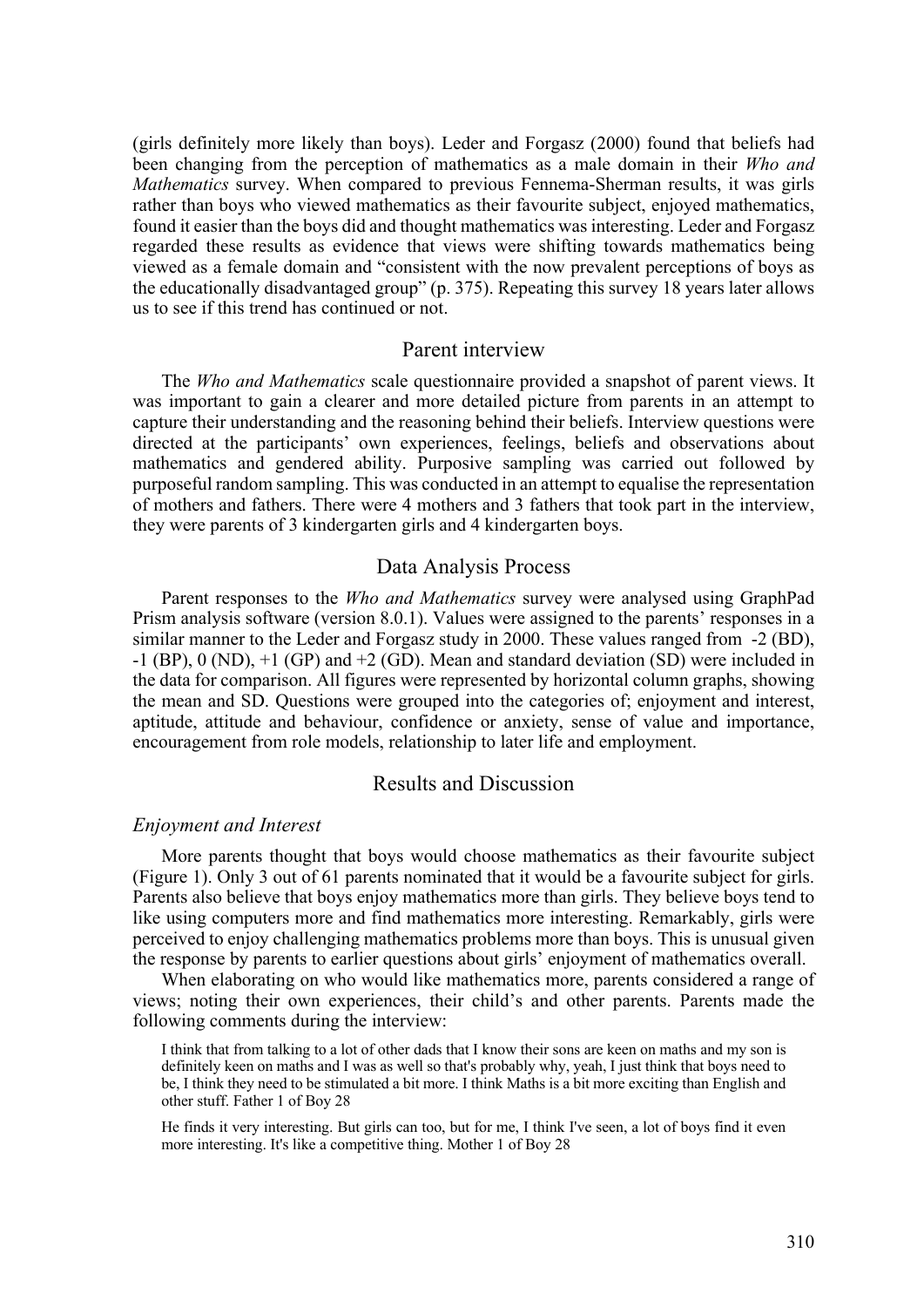

Figure 1. Parents' perceptions of which gender shows more enjoyment and interest in mathematics.

#### *Aptitude*

The results in Figure 2 support the stereotypical narrative of girls not being naturally capable in mathematics and requiring more help, with the reverse being true for boys. Twice as many parents believed that girls rather than boys would find mathematics difficult and need more help. Interestingly, more parents believed that boys would get the answers wrong despite their belief that boys find mathematics easier.

I think boys are really good at that (engineering and construction) and moving and building. This is just what I see from my son and what I see from boys playing and moving things around. I think in terms of space, understanding what space is and how to move things in space. Boys are much better at that. Father 2 of Girl 2



Figure 2. Parents' perceptions of which gender has more of an aptitude for mathematics.

## *Attitude and Behaviour*

We see some stereotypical views in the data shown in Figure 3 that girls have to work hard to do well and in fact, they are nominated as being harder workers. Boys are viewed as being more likely to tease both boys and girls and give up when they find mathematics difficult. The most significant response in the survey was for the statement that boys are more likely to distract other students from their work with 26 parents believing that boys are either probably or definitely distracting others in class. In contrast, only 3 parents thought that girls might be distracting to others. If we consider the data in Figures 2 and 3 together, we can see a narrative building of girls as hard workers who lack natural ability.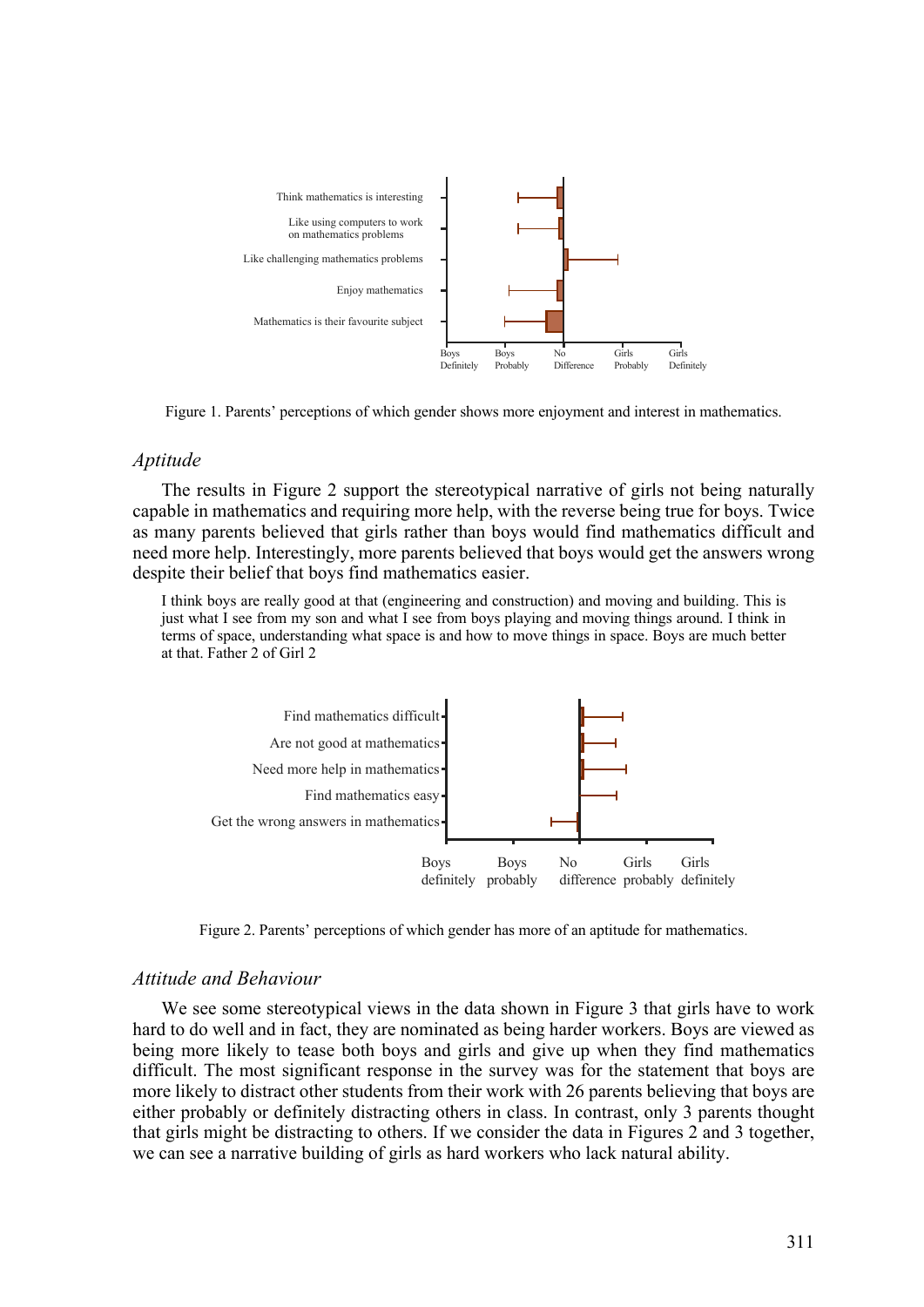

*Figure 3.* Parents' perceptions of which gender has particular attitudes and behaviours in mathematics.

## *Confidence or Anxiety*

Parents show a preference towards the girls expecting to do well in mathematics (Figure 4). This is at odds to previous statements (Figure 2) that girls don't do well in mathematics.



*Figure 4.* Parents' perceptions of which gender shows confidence or anxiety in mathematics.

Overall, twice as many parents believed that girls rather than boys would worry about their results and four times as many parents thought that girls would attribute their poor results to their own lack of effort. Parents elaborated on these ideas in the interview.

I think in general, from my personal experience, the girls seem to worry a bit more about marks and perfecting, getting the right answer, whereas the boys were more sort of practical, and sort of easy going towards maths. Mother 2 of Boy 2

Yeah. Because when she comes home and she tells me, oh, I didn't do good. I should have done this and that, but with (my son), like, he's like, it's alright, I can do better next time. Mother 3 of Boy 0

## *Sense of Value and Importance*

Twice as many parents believe that girls rather than boys care more about doing well in mathematics (Figure 5) but girls are perceived as finding it boring and undervaluing its importance. This is an apparent contradiction as parents seem to believe that girls disregard mathematics as unimportant but still care more than boys about doing well anyway. It does align with the perception of girls as hard workers. Parents appear to believe that girls will continue to work hard regardless of the subject's interest or importance to them.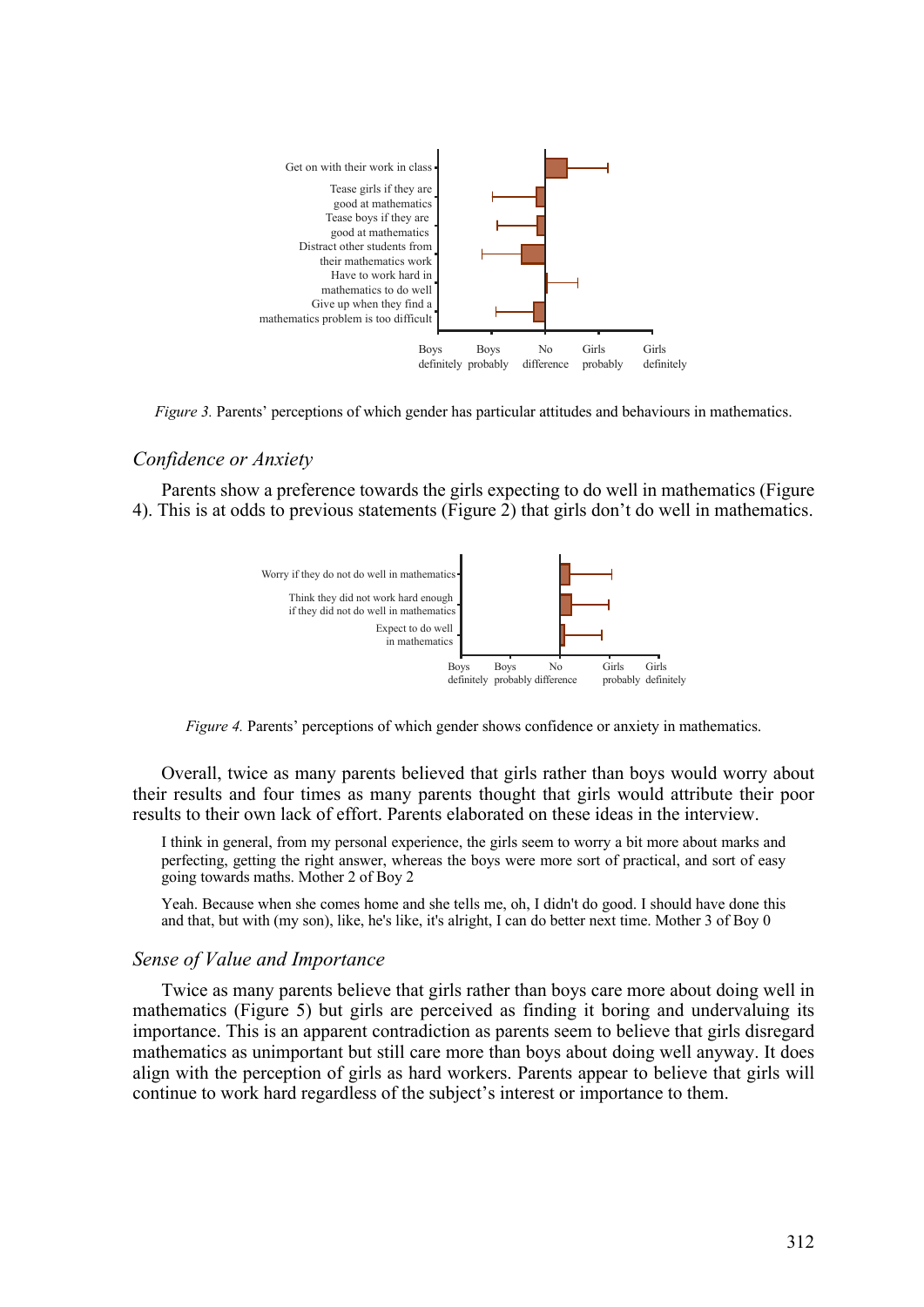

*Figure 5.* Parents' perceptions of which gender has a sense of value and importance of mathematics.

#### *Encouragement from role models*

Parents perceive that mathematics is more important for boys to study (Figure 6) with only 1 parent specifying that it would be more important for girls. They would be more disappointed if their son performed more poorly than their daughter. They believe teachers encourage boys more, ask them more questions and spend more time with them. Parents don't believe that teachers have a fixed idea of one gender as doing better than the other.



*Figure 6.* Parents' perceptions of which gender receives encouragement from role models in mathematics.

Interestingly, when interviewed, many of the parents stated that they themselves were not good at mathematics but that it was important that their children were. Parents were asked to roleplay a scenario where they comforted their child who was finding mathematics challenging:

(Daughter), I want you to do maths. I would get you a tutor if you have to. I can't say I can help you, because I'm not good, but yeah. Because she needs, you need it in life. And you want to be a teacher, so ... Mother 3 of Girl 0

I would ... it depends. I think maths is really important. And I would probably put my, I would say to him, Well, mummy doesn't like maths. But it is sometimes maths is things that you need to do. I would probably try to encourage him. Mother 1 of Boy 28

#### *Relationship to later life and employment*

Parents believe that mathematics is more important for boys as they grow older (Figure 7) as well as for future employment. Only 3 out of the 61 parents specified that mathematics would be more important for girls, both in their adult life and for employment. In contrast,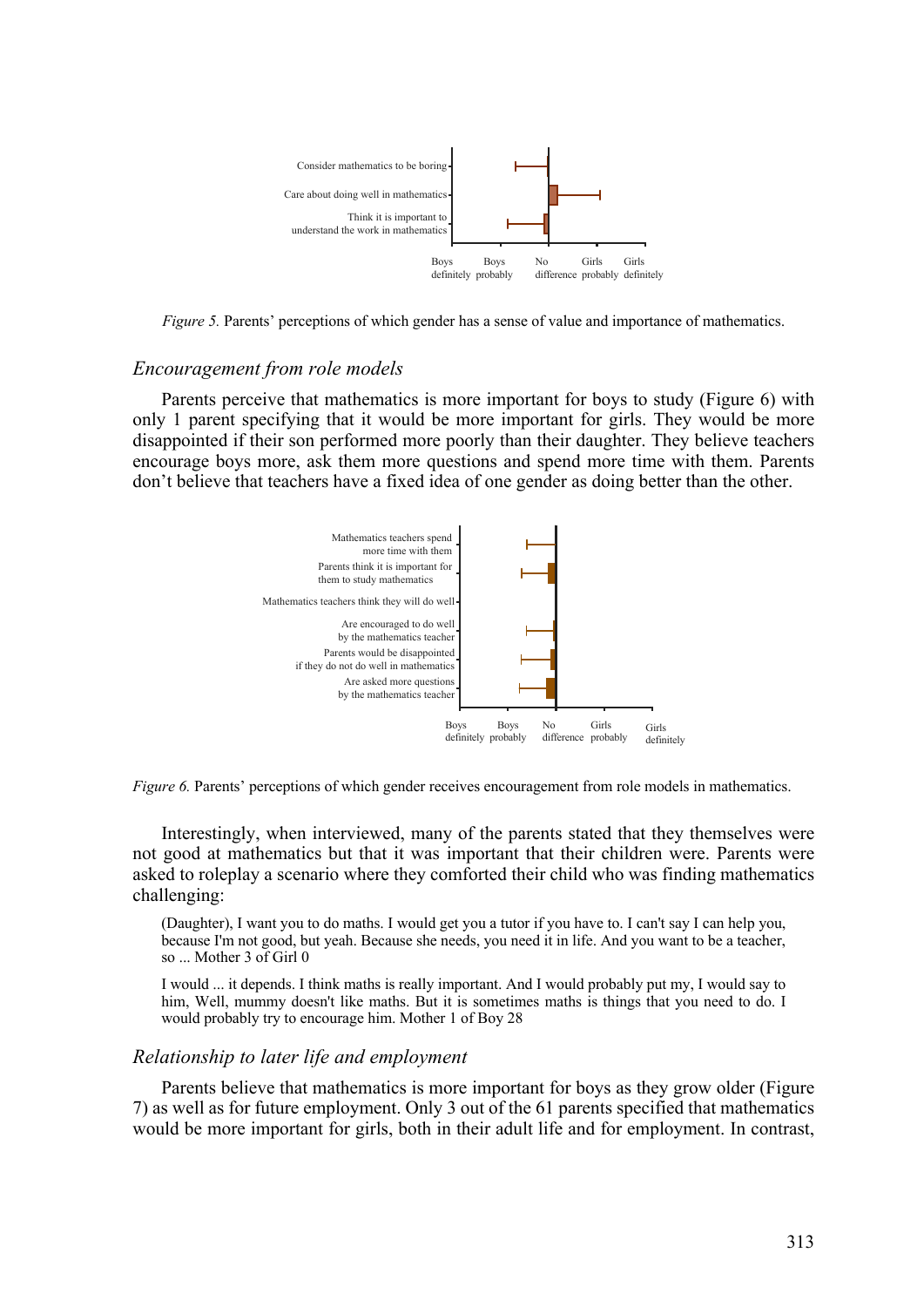17 parents responded that boys needed mathematics in their adult life and 14 parents selected boys as needing mathematics to maximise employment opportunities.

Maths for boys I found is more important for completing school. If they didn't want to go in an office. I think if girls had to fall back onto a career or what not, they could always fall back into an office, and you've got calculators and that thing, being more literacy types they would need (them). Whereas boys would be in an apprenticeship, building, that sort of hands-on skills where they would need to rely a bit more on maths. Mother 2 of Boy 2

I believe that a lot of parents still will push their boys into doing maths to get further ahead post school. They don't then push girls to do maths just for the same chance. I don't think it'll be the same push to get women to have those opportunities. Father 2 of Girl 2



Figure 7. Parents' perceptions of which gender needs mathematics for later life and employment.

## Conclusion

Stereotypical thinking regarding mathematics as a male domain is evident in parents' responses in this study. It appears that parents attribute positive associations with girls' behaviour and work ethic but not their mathematical aptitude. They believe that girls are more anxious about their ability in mathematics. Despite believing that girls work harder than boys, parents think that girls will worry more about their lack of effort if they receive poor results. There are expectations that both teachers and parents will be more supportive of boys as they learn mathematics, and that mathematics is more relevant for boys as they move into adulthood and use mathematics for day-to-day life and to gain employment.

When comparing the results of this study to the study conducted by Leder and Forgasz in 2000, it is clear that the trend they saw of mathematics becoming viewed as a female domain, with boys at an educational disadvantage, has not continued. While most parents responded with 'no difference' for the majority of questions, when they did consider there to be a difference, it usually favoured boys. Further data analysis is needed to determine which views are held by the male parent/guardian compared to the female parent/guardian and if there are any key differences.

Understanding the way parents of Kindergarten students think is an important consideration for researchers, educators and parents. These students are beginning to build their own learner identities and understandings, not only about mathematical content but also whether they can be capable and successful mathematicians. If students at this young age are exposed to messages that they are less capable due to their gender, it is reasonable to expect some sort of uptake of these negative ideas.

There are a multitude of researchers who believe that understanding parents' mathematical gender stereotypes will bring to light an inter-generational transmission of mathematics attitudes that impact on children's mindset as well as achievement (Eccles, Jacobs, & Harold, 1990; Jacobs, Davis-Kean, Bleeker, Eccles, & Malanchuk, 2005). They believe that the development of a negative attitude to mathematics in a child's formative years contributes to life-long patterns of avoidance and anxiety.